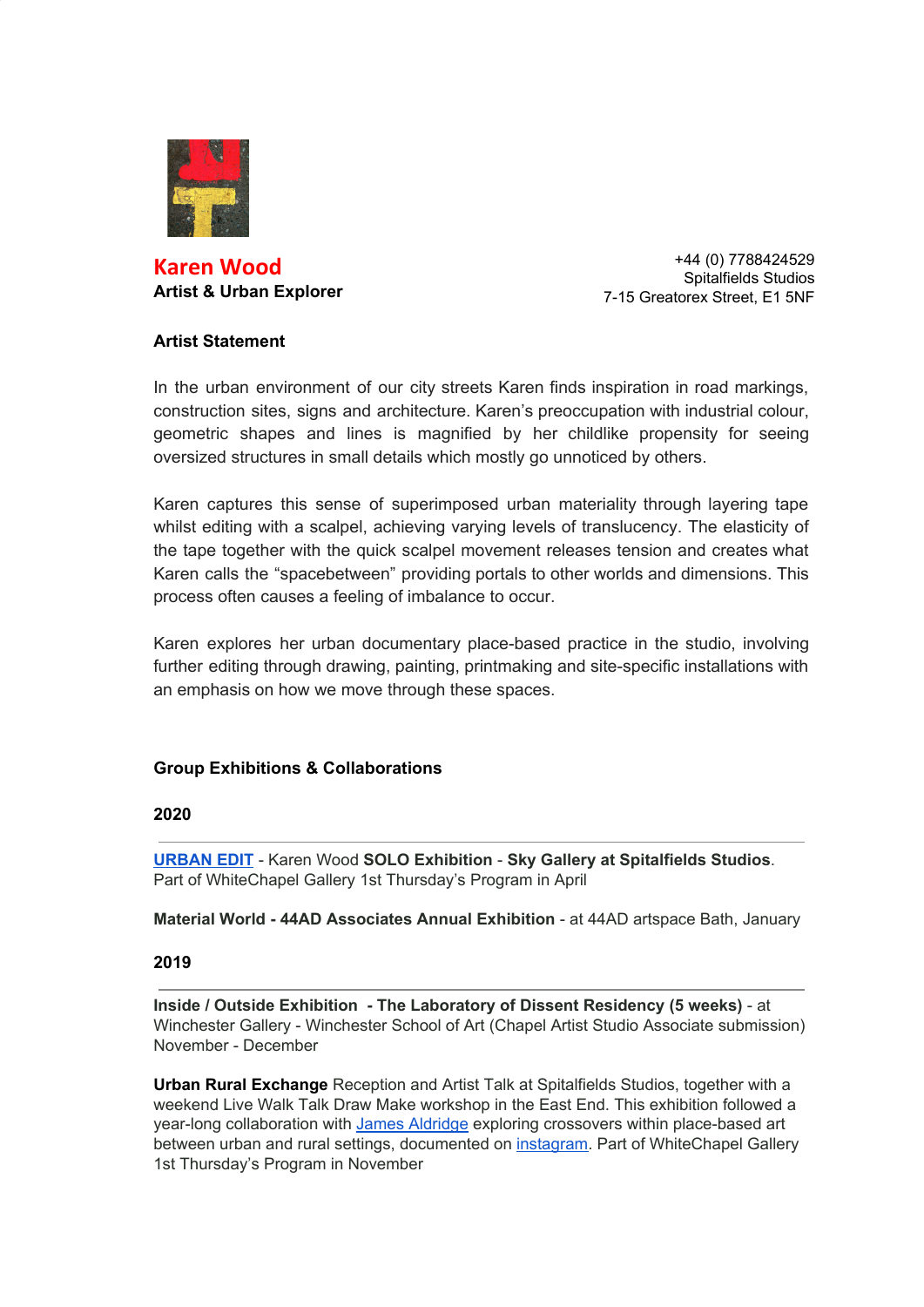### **2019** *cont*

**Drawing the Bigger Picture** - Live Drawing Walk Workshop - Lead Artist, promoting drawing on the streets of Salisbury as part of the Trinity Buoy Wharf Drawing Prize exhibition (Chapel Artist Studio Associate submission), October

**Refresh Exhibition** for Spitalfield Studio Artists at Spitalfields Studios. This included an Artist Talk with Karen & James for Urban Rural Exchange. Part of WhiteChapel Gallery 1st Thursday's Program in September

**Drawn In** - Exhibition involving 9 artists, all with drawing at the core of their practices. Bridport Arts Centre. Experimental Playful Industrial Materials Drawing workshop for adults/children led by Karen Wood as part of the exhibition, May to June

**In the Round** - Associate Exhibition, celebrating 10 years of CAS (Chapel Arts Studios), March

**Playing Hooky - drawing and Poem** - Dyadic visual poetry published by [Sum Journal](https://www.instagram.com/p/BtL5VKNABoa/?utm_source=ig_web_copy_link) January

### **2018**

**Creative Play Workshop** - **Lead Artist** - providing an experimental workshop for children in a safe fun space during Rosalind Davis's talk at Winchester School of Art, December

**Art on a Postcard Exhibition** - Sky Gallery & Open Studios at Spitalfields Studios - for Spitalfield Studio Artists. Part of WhiteChapel Gallery 1st Thursday's Program, October

**Spring Clean Exhibition** for Spitalfield Studio Artists at Spitalfields Studios. Part of WhiteChapel Gallery 1st Thursday's Program, May 2018

**BlockChainDissentArt Symposium Panelist** - Winchester School of Art - video link: "[Of the hidden the unbidden" \(excerpt\)](https://youtu.be/kSTHqhqvigQ)

Extract from the final video created for the Blockchain collaboration between Karen Wood and Ashokkumar Mistry for CAS (Chapel Arts Studios) March

**BlockChainDissentArt Collaboration Residency** [Online Residency,](https://block-chain.chapelartsstudios.co.uk/block_ii) video [Of the Hidden, the Unbidden](https://www.youtube.com/watch?v=gYyI_uXFm7E&feature=youtu.be) January - March

**Artist at [Spitalfields Studios](http://spitalfieldsstudios.com/)** - studio 29, January

#### **2017**

CAS - Accepted as an associate Artist by [Chapel Arts Studios](http://www.chapelartsstudios.co.uk/)

CAS - 2am Workshops

CAS - Postit Exchange Collaboration culminating in Workshops with Winchester School of Art Curatorial Students

Wimbledon Artist Studios - Open Studios & ArtFair November

The Other Art Fair, Truman Brewery, Bricklane, London UK - October

Wimbledon Artist Studios - Open Studios May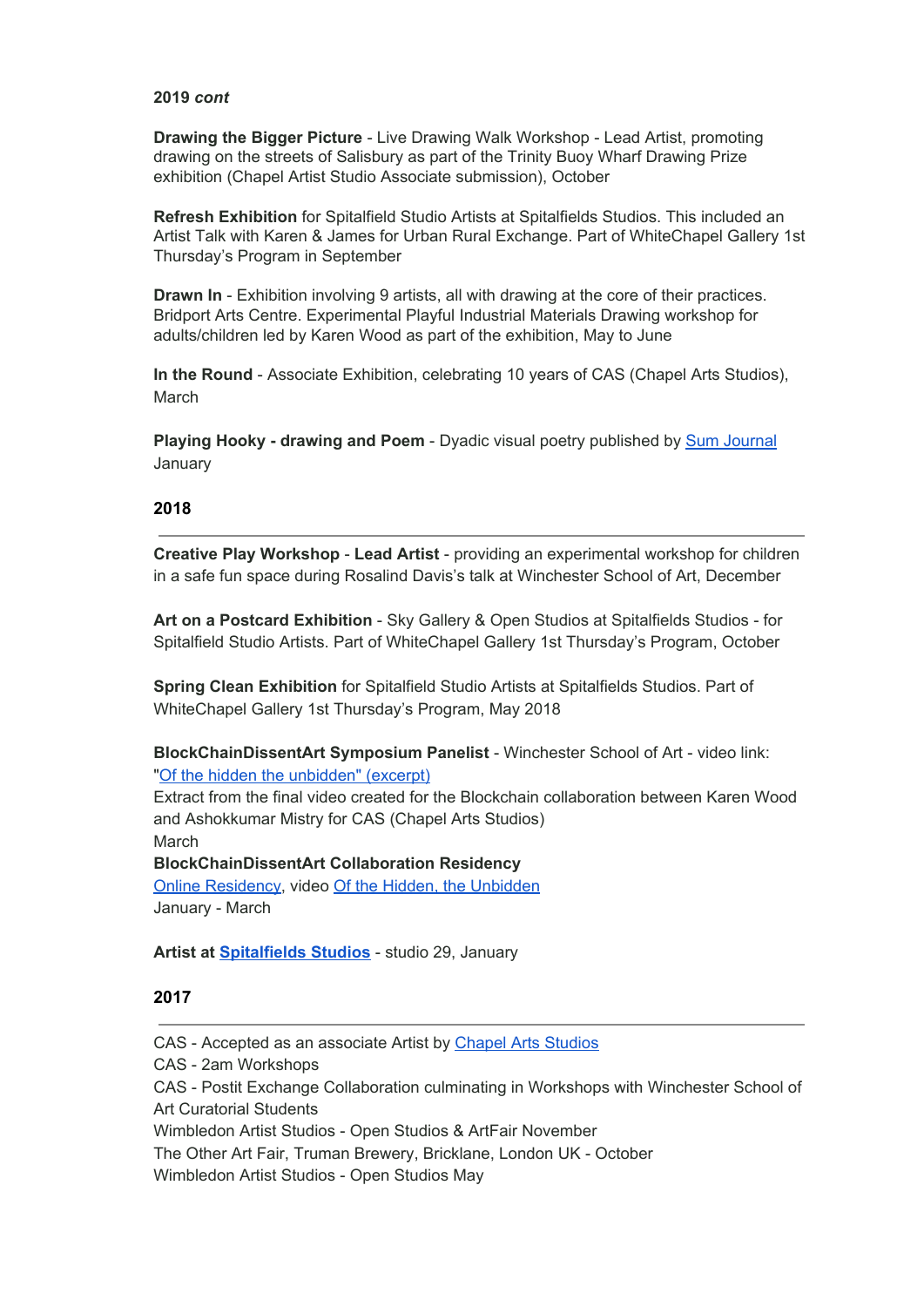# **2016**

Wimbledon Artist Studios - Open Studios November Wimbledon Artist Studios - Open Studios May Honorable Mention Award - NYC4PA Same but Different 2016 New York Center for Photographic Art Exhibition on-line <http://www.nyc4pa.com/#!same-but-different-2016/c13bh>

# **2015**

Paradise Christmas Fair Nov 22, Gabriel Fine Art, Waterloo, London UK The Other Art Fair, Truman Brewery, Bricklane, London UK Artist in Residence, Welcome to Octoville, The Gala Durham UK The Other Art Fair, Arnolfini, Bristol UK Open Photography, Wellhung, Hoxton UK Stillness, 44AD Gallery, Bath UK

### **2014**

Studio Artists Exhibition, 44AD Gallery, Bath UK

### **2013**

Deck the Walls, 44AD Gallery, Bath UK Transition, Southgate, Bath UK Urban Myth, Flash II Artist Discussion, 44AD Gallery, Bath UK MA\_AD, Walcot Chapel, Bath UK H20, 44AD Gallery, Bath UK

### **2012**

tenplusone, 44AD Gallery, Bath Masters Fine Art Graduation, Bath School of Art & Design, Bath Lifelines, Walcot Chapel, Bath

### **2011**

Royal West of England Academy 159th Autumn show, Bristol Bath Society of Artists Summer 106th, The Royal Victoria Art Gallery, Bath Regeneration & Pushing Paint, The Octagon, Bath

### **2010**

Royal west of England 158th Autumn show, Bristol Bath Society of Artists summer 105th, The Royal Victoria Art Gallery, Bath